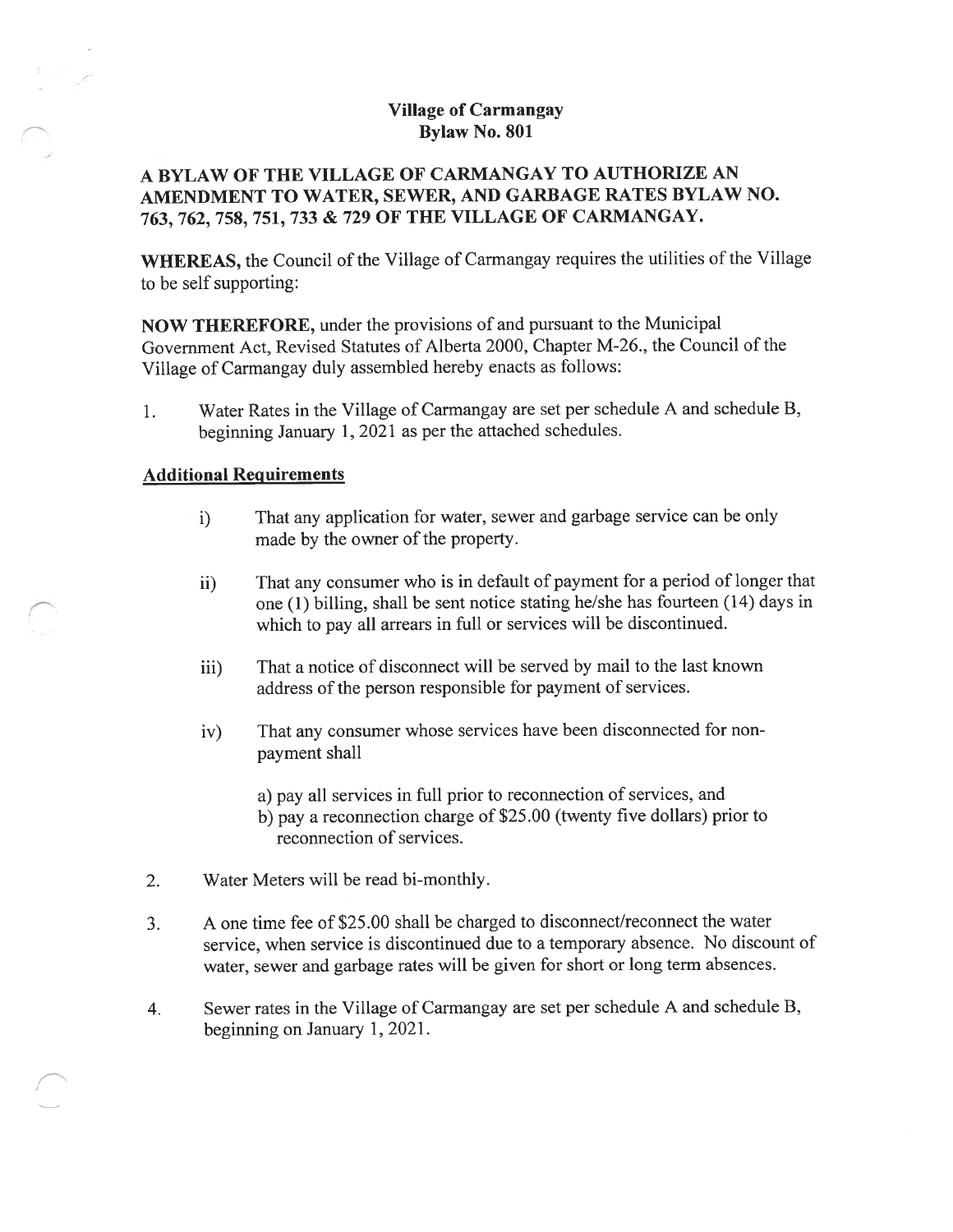- 5. Garbage rates in the Village of Carmangay are set per schedule <sup>A</sup> and schedule B, beginning January 1, 2021.
- 6. That water, sewer and garbage billings shall be issued bi-monthly.
- 7. This bylaw will be reviewed and updated as required.

S

Read <sup>a</sup> first time this 16th day of February, 2021. Read a second time this 16<sup>th</sup> day of February<u>, 2021.</u> And by unanimous consent of Council Read <sup>a</sup> third time and final time this 16th day of February, 2021.

Mayor Stacey Hovde

CAO Patrick Bergen